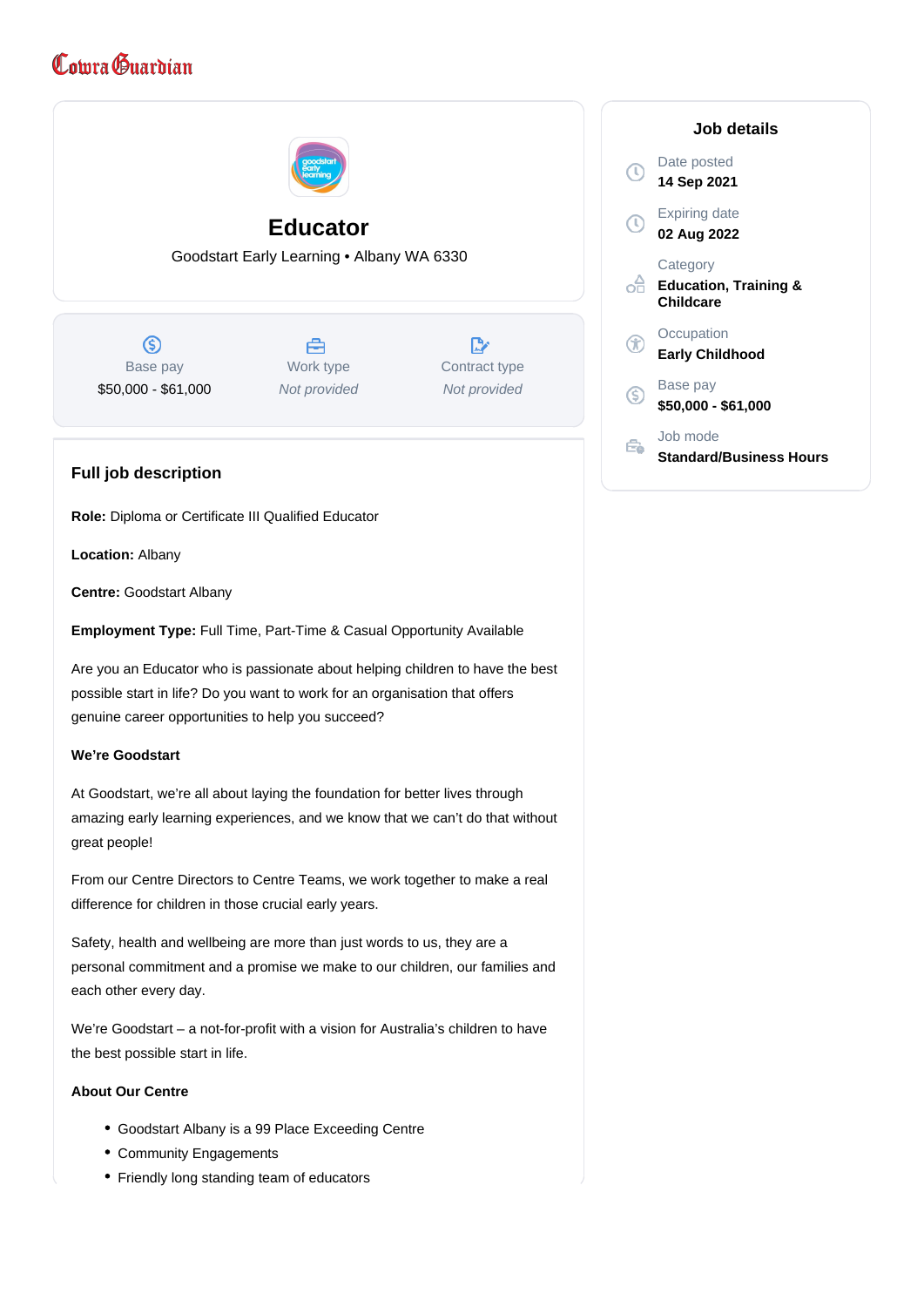- Fantastic coastal vibes close to schools and shops
- High Occupancy Centre with a Diverse Team

## **Your Impact**

As an Educator at Goodstart Albany, you will be a team player, collaborating with the Senior Educators and Educational Leader within your centre to observe, inform and continuously improve our educational programs on offer to children.You put safety first with everything that you do and ensure all learning experiences are inclusive and responsive to the needs of all children.

## **You'll help achieve this by**

- Holding a Certificate III or Diploma in Early Childhood (ACECQA recognised qualification)
- Displaying a Strong knowledge of the Early Years Learning Framework and National Quality Standards
- Demonstrating exceptional knowledge of safety and wellbeing
- Being a passionate Educator who is driven by a desire to provide quality learning experiences
- Willingness to learn and be a part of the team
- Maintaining strong communication skills, being reliable and punctual
- Having experience and knowledge in Inclusion Support

## **Why choose Goodstart?**

There are so many reasons to join the Goodstart family. Let's start with the benefits!

- Better pay you'll get at least 3% above the award rate, increasing to 5% by 2024
- Paid professional development we offer a range of opportunities to grow your skills and your career
- Wellbeing focus you'll get two extra days off per year. And our dedicated wellbeing program will ensure you get the support you need, when you need it most
- Additional leave you'll have the option to purchase extra leave for even greater work life balance
- 4 weeks paid parental leave increasing to 6 weeks from December 2023
- Retail and childcare discounts you'll save money on insurance, travel and technology, and get 50% discount off your childcare gap fees

## **You'll also love:**

- Centre support dedicated support and guidance on a range of topics, such as safety, teaching and inclusion, delivered face to face or virtually by our centre support team
- Security and stability with over 670 centres across Australia, you'll have the support of a large network and the stability of a respected organisation